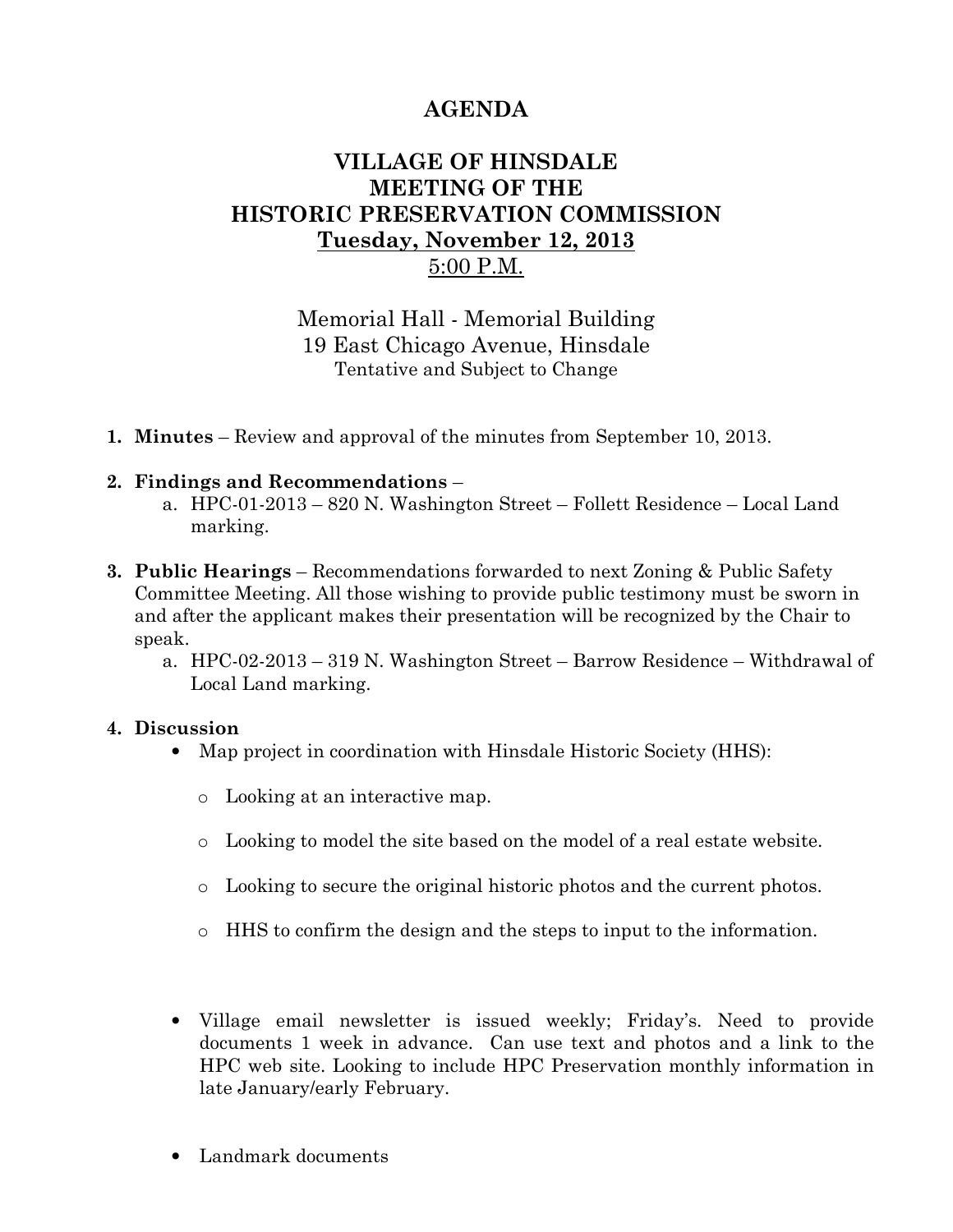- o The flow sheet for the local landmark process is completed.
- o Review the progress to complete the detailed outline required to provide a tax freeze.
- o Current homeowners have been provided with the State contact to start the review of the tax freeze. The current State contacts are Catherine O'Connor and Andrew Heckencamp.
- o Need to finalize what documents should be added to the HPC web site.
- Local Requests for Landmark Status/Tax Freeze.
	- o 212 East First Street is ready to move forward.
	- o 138 East Fourth Street is ready to move forward.
	- o 405 East Seventh Street is ready to move forward.
- Historic Preservation Month (May 2014).
	- o Update on the school contacts for 2014.
		- HMS: Teacher has agreed to participate. Look at photographs in the Downtown. Commissioner Hutter to follow up with the teacher.
		- CHMS: Have the teacher's name. Commissioner Hutter is working on contacting the teacher.
		- High School: Have the teacher's contact information. Commissioner Hutter is working on contacting the teacher.
	- o Member responsibilities and updates on progress.
		- Commissioner Bohnen Public Relations
		- Commissioners Gonzalez and Hutter Contest Coordinators
		- Commissioners Harlow and Peterson Home Judging and Awards
	- o Will need to review the proposed prizes.
	- o Home awards
		- Historic Houses
		- Good Neighbor
		- Compatible addition
	- o Schools
		- Pre School and Elementary-coloring contest. Display at Kramer's and maybe other places in town. Display at Kramer's and maybe other places in town. Need to select a picture? Review of use of optional media. Need to confirm age groups for prizes.
		- Middle School (Jr High) Photos of historic elements in the downtown.